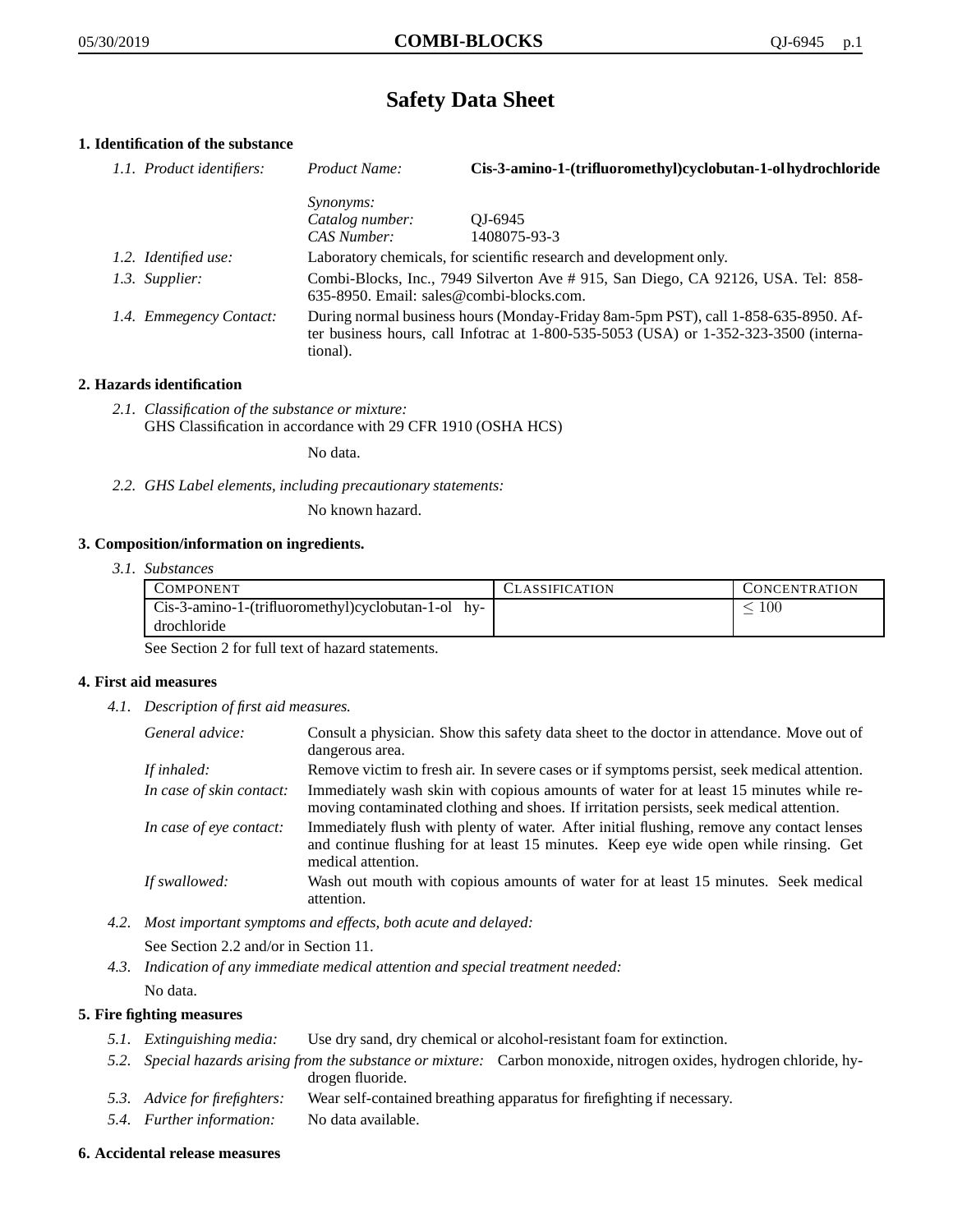- *6.1. Personal precautions, protective equipment and emergency procedures:* Ensure adequate ventilation. Use personal protective equipment.
- *6.2. Environmental precautions:* Should not be released into the environment. See Section 12 for additional ecological information.
- *6.3. Methods and materials for containment and cleaning up:* Sweep up or vacuum up spillage and collect in suitable container for disposal.
- *6.4. Reference to other sections:* Refer to protective measures listed in Sections 8 and 13.

## **7. Handling and storage**

- *7.1. Precautions for safe handling:* Avoid contact with skin and eyes. Avoid inhalation of vapour or mist. Keep away from sources of ignition - No smoking. Take measures to prevent the build up of electrostatic charge. For precautions see section 2.2.
- *7.2. Conditions for safe storage, including any incompatibilities:* Keep container tightly closed in a dry and well-ventilated place. Containers which are opened must be carefully resealed and kept upright to prevent leakage.
- *7.3. Specific end use(s):* Laboratory chemicals, for scientific research and development only.

## **8. Exposure Controls / Personal protection**

- *8.1. Control parameters:*
	- *Components with workplace control parameters:* Contains no substances with occupational exposure limit values.
- *8.2. Exposure controls:*

*Appropriate engineering controls:* Ensure that eyewash stations and safety showers are close to the workstation location. Ensure adequate ventilation, especially in confined areas.

*Personal protective equipment:*

| Eye/face protection:               | Wear appropriate protective eyeglasses or chemical safety goggles as described by OSHA's<br>eye and face protection regulations in 29 CFR 1910.133 or European Standard EN166.                                                                                                                                         |  |
|------------------------------------|------------------------------------------------------------------------------------------------------------------------------------------------------------------------------------------------------------------------------------------------------------------------------------------------------------------------|--|
| Skin protection:                   | Handle with gloves. Gloves must be inspected prior to use. Use proper glove removal<br>technique (without touching glove's outer surface) to avoid skin contact with this product.<br>Dispose of contaminated gloves after use in accordance with applicable laws and good<br>laboratory practices. Wash and dry hands |  |
| <b>Body Protection:</b>            | Complete suit protecting against chemicals, Flame retardant antistatic protective clothing.,<br>The type of protective equipment must be selected according to the concentration and<br>amount of the dangerous substance at the specific workplace.                                                                   |  |
| Respiratory protection:            |                                                                                                                                                                                                                                                                                                                        |  |
| Control of environmental exposure: | Prevent further leakage or spillage if safe to do so. Do not let product enter<br>drains.                                                                                                                                                                                                                              |  |

## **9. Physical and chemical properties**

*9.1. Information on basic physical and chemical properties*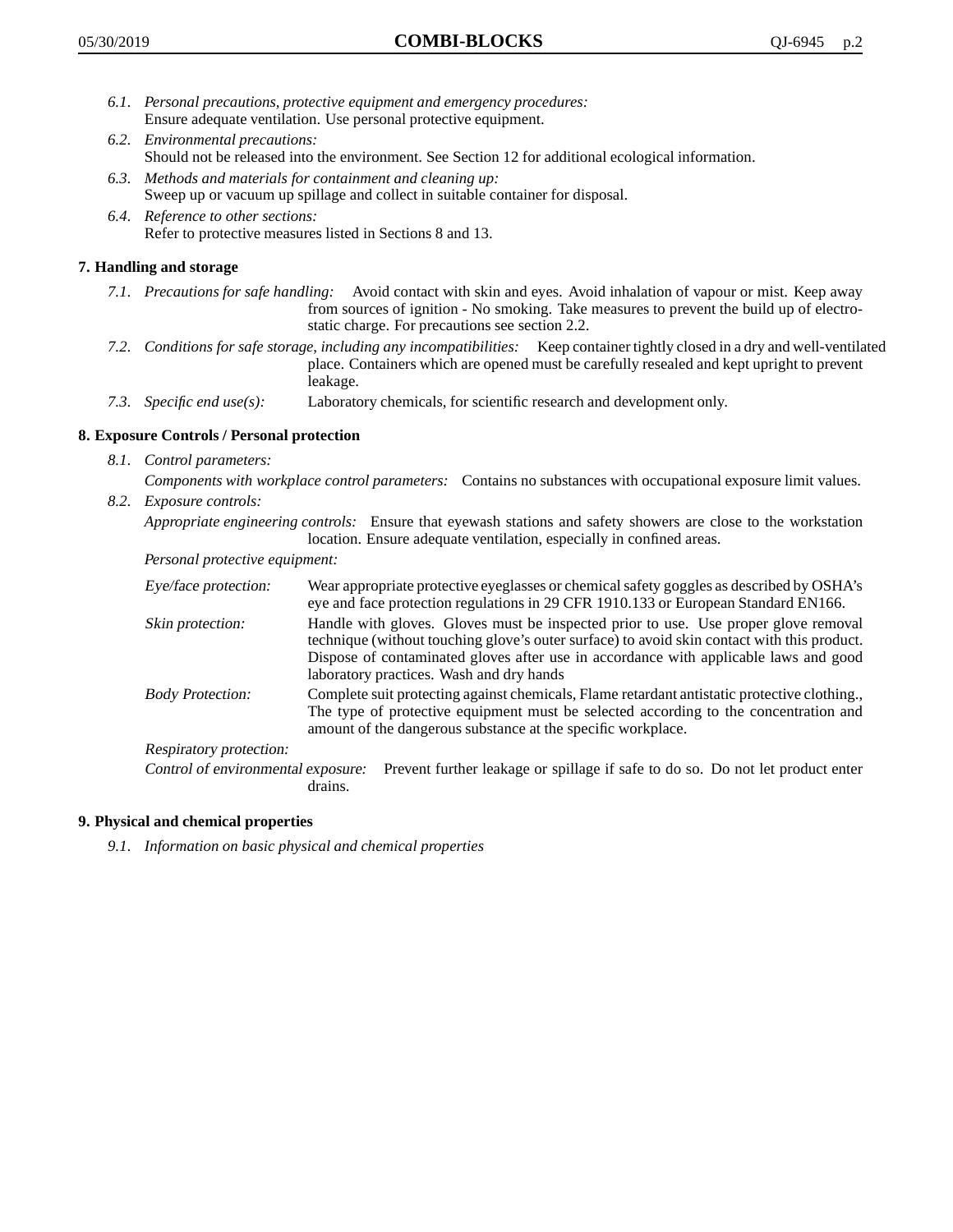| (a)                          | Appearance:                                   | No data  |
|------------------------------|-----------------------------------------------|----------|
| (b)                          | Odour:                                        | No data  |
| (c)                          | Odour Threshold:                              | No data  |
| (d)                          | pH:                                           | No data  |
| (e)                          | Melting point/freezing point:                 | No date. |
| (f)                          | Initial boiling point and boiling range:      | No data  |
| (g)                          | Flash point:                                  | No data  |
| (h)                          | Evaporatoin rate:                             | No data  |
| (i)                          | Flammability (solid, gas):                    | No data  |
| (i)                          | Upper/lower flammability or explosive limits: | No data  |
| (k)                          | Vapour pressure:                              | No data  |
| $\left( \frac{1}{2} \right)$ | Vapour density:                               | No data  |
| (m)                          | Relative density:                             | No data  |
| (n)                          | Water solubility:                             | No data  |
| $\circ$                      | Partition coefficient: n-octanol/water:       | No data  |
| (p)                          | Auto-ignition:                                | No data  |
| (q)                          | Decomposition temperature:                    | No data  |
| (r)                          | Viscosity:                                    | No data  |
| (s)                          | Explosive properties:                         | No data  |
| (t)                          | Oxidizing properties:                         | No data  |
|                              |                                               |          |

*9.2. Other safety information:*

| Formula          | $C_5H_8F_3NO$ .ClH |
|------------------|--------------------|
| Molecular weight | 191.6              |
| CAS Number       | 1408075-93-3       |

### **10. Stability and reactivity**

|  | 10.1. Reactivity | No data |
|--|------------------|---------|
|--|------------------|---------|

- *10.2. Chemical stability* Stable under recommended storage conditions.
- *10.3. Possibility of hazardous reactions* No data
- *10.4. Conditions to avoid*
- *10.5. Incompatible material* No data.
- *10.6. Hazardous decomposition products:*

Hazardous decomposition products formed under fire conditions: Carbon monoxide, nitrogen oxides, hydrogen chloride, hydrogen fluoride.

| Other decomposition products: | No data        |
|-------------------------------|----------------|
| In the event of fire:         | See Section 5. |

#### **11. Toxicological information**

*11.1 Information on toxicological effects*

| Acute toxicity:                                            | No data available.                                                                                                                              |
|------------------------------------------------------------|-------------------------------------------------------------------------------------------------------------------------------------------------|
| Skin irritation/corrosion:                                 | No data available.                                                                                                                              |
| Eye damage/irritation:                                     | No data available.                                                                                                                              |
| Respiratory or skin sensitization:                         | No data available.                                                                                                                              |
| Germ cell mutagenicity:                                    | No data available.                                                                                                                              |
| Carcinogenicity:                                           | No data available.                                                                                                                              |
| Reproductive toxicity:                                     | No data available.                                                                                                                              |
| Specific target organ system toxicity - single exposure:   | No data available.                                                                                                                              |
| Specific target organ system toxicity - repeated exposure: | No data available.                                                                                                                              |
| Aspiration hazard:                                         | No data available.                                                                                                                              |
| Additional information:                                    | To the best of our knowledge, the chemical, physical and toxicological proper-<br>ties of this substance have not been thoroughly investigated. |

## **12. Ecological information**

*12.1. Toxicity* No data available.